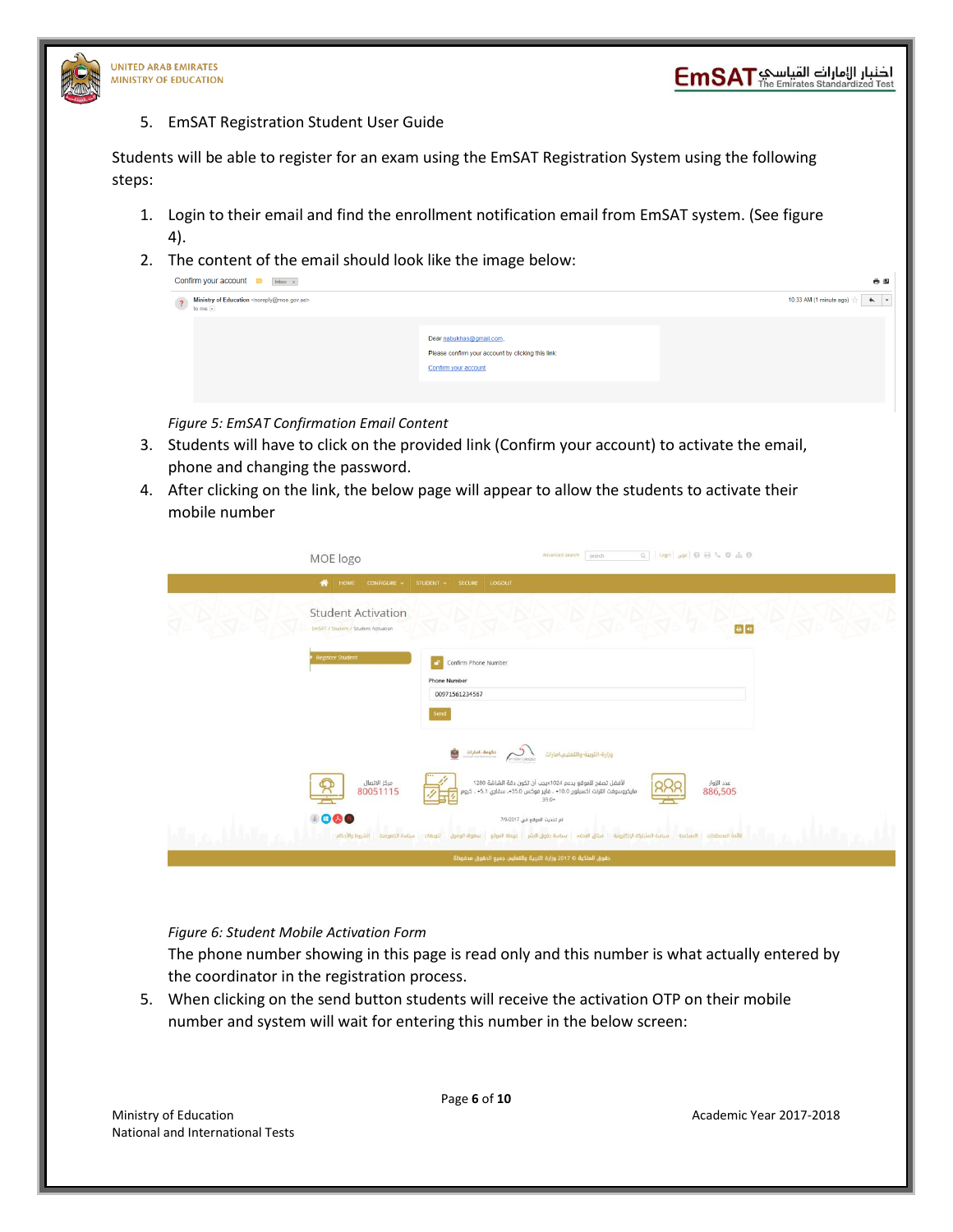

## اضنبار الإمارانة القياسي EmSAT

| MOE logo                                                          | $Q$   Login   gage   $Q$ $\ominus$ $Q$ $\rightarrow$ $Q$ $\oplus$ $Q$ $\oplus$ $Q$<br>Advanced search search                                                                                                                                                                 |
|-------------------------------------------------------------------|------------------------------------------------------------------------------------------------------------------------------------------------------------------------------------------------------------------------------------------------------------------------------|
| <b>HOME</b><br>₩                                                  | $CONFIGURE \times$ STUDENT $\vee$ SECURE LOGOUT                                                                                                                                                                                                                              |
| <b>Student Activation</b><br>EmSAT / Student / Student Activation | $\Theta$ $\Theta$                                                                                                                                                                                                                                                            |
| <b>Register Student</b>                                           | i an i<br>Confirm Phone Number<br><b>Confirmation Code</b><br>Send                                                                                                                                                                                                           |
|                                                                   | <b>Calgada</b> Caracterian Calgada<br>Caracterian Caracterian Calgada Caracterian Caracterian Caracterian Caracterian Caracterian Caracterian Caracterian Caracterian Caracterian Caracterian Caracterian Caracterian Caracterian Cara<br>¢<br>وزارة-التربية-والتعليم،امارات |
| مركز الاتصال<br>80051115<br>≏                                     | لأفضل تصفح للموقع يدعم 1024×يچب أن تكون دقة الشاشة 1280<br>مايكروسوفٽ انترنٽ اكسبلورر 10.0+ ، فاير فوكس 35.0+، سفاري  5.1+ ، كروم<br>azz Illiali<br>886,505<br>39.0+                                                                                                         |
| 8000<br>تنويهات سياسة الخصوصية الشروط والأحكام                    | تم تحديث الموقع في 7/9/2017<br>قائمه المصطلحات   المساعدة   سياسة المشاركة الإلكترونية   ميثاق العملاء   سياسة حقوق النشر<br><b><i>ugalb</i></b> llegel,<br>خريطة الموقع                                                                                                     |
|                                                                   | حقوق الملكية ۞ 7017 وزارة التربية والتعليم. جميع الحقوق محفوظة                                                                                                                                                                                                               |

#### *Figure 7: OTP Confirmation Code Form.*

The below images showing the activation code received on the student mobile.



#### *Figure 8: OTP SMS*

The students have to enter this number in the screen that ask for the phone number confirmation code.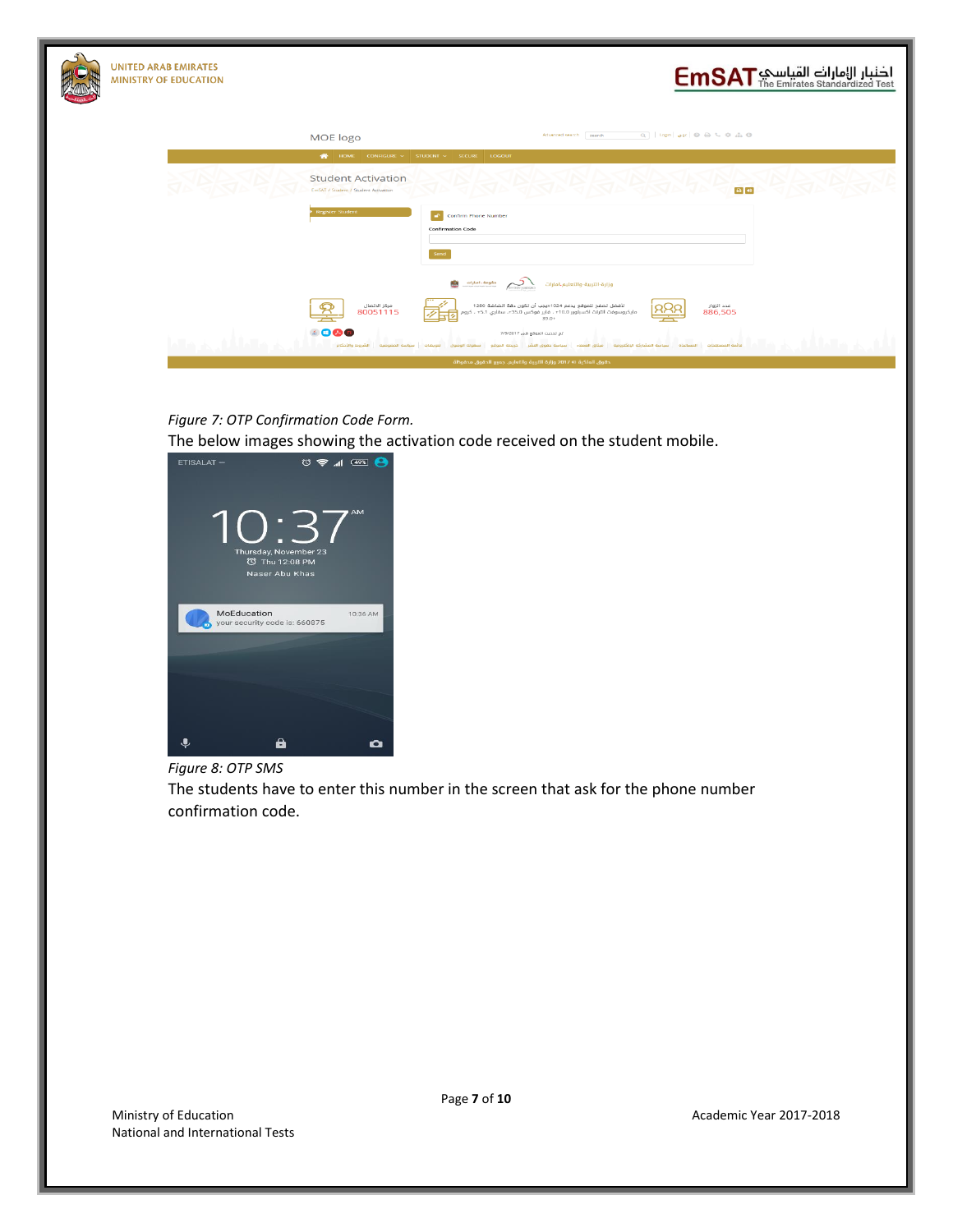

**UNITED ARAB EMIRATES MINISTRY OF EDUCATION** 

# اضنبار الإمارانة القياسي EmSAT

| MOE logo                                                                                 | Advanced search search                                                                                                                                    | $Q \rightarrow Q$ (topic get $Q$ as $Q$ as $Q$          |  |
|------------------------------------------------------------------------------------------|-----------------------------------------------------------------------------------------------------------------------------------------------------------|---------------------------------------------------------|--|
| HOME CONFIGURE ~ STUDENT ~ SECURE<br>LOGOUT<br>$\bullet$                                 |                                                                                                                                                           |                                                         |  |
| Confirm Mobile Number<br>EmSAT / Student / Confirm Mobile Number                         |                                                                                                                                                           | $\Theta$                                                |  |
|                                                                                          | Student activation done successfully                                                                                                                      |                                                         |  |
|                                                                                          | Login In                                                                                                                                                  |                                                         |  |
| $\frac{d}{d}$<br>Ù                                                                       | وزارة-التربية-والتعليم امارات                                                                                                                             |                                                         |  |
| مرکز الائصال<br>80051115                                                                 | لأفضل تصفح للموقع يدعم 1024×يجب أن تكون دقة الشاشة 1280<br>مايكروسوفت الثرات اكسبلورر 10.0+ ، فاير فوكس 35.0+ ، سفاري 5.1+ ، كروم <mark>:</mark><br>+0.0+ | عدد الزوار<br>886,505                                   |  |
| 8000<br>Gunganil Bulus Losgu<br>الشروط والأحكام<br>cade lleets<br><b>Hanall distinct</b> | تم تحديث الموقع في 7/9/2017<br>مبتاق العملاء<br>سأمنة حقوق النشر                                                                                          | فاتعة المصطلحات   المساعدة   سياسة المشاركة الإنكترونية |  |
|                                                                                          | حقوق الملكية © 2017 وزارة الثربية والتعليم. جميع الحقوق محفوظة                                                                                            |                                                         |  |
|                                                                                          |                                                                                                                                                           |                                                         |  |

*Figure 9: Result of OTP Confirmation.*

- 6. After entering the correct activation code students will be asked to change their default password which was created when the coordinator register their accounts.
- 7. After successful password change, students should login with their activated email and chosen password, and the list of exams will appear to allow students to register.

| Login<br>Login<br><b>P</b><br>nabukhas@gmail.com      |                                                                                                                                                                                                               |  |
|-------------------------------------------------------|---------------------------------------------------------------------------------------------------------------------------------------------------------------------------------------------------------------|--|
| <br>Remebmer Me<br>Forgot Password? Register<br>Logir | Log in with SmartPass<br>SmartPass is your Single Credential to Access UAE Government Services                                                                                                                |  |
| Call Center<br>80051115                               | Number of visitors<br>886,505<br>Site is best viewed in a 1280x1024 screen resolution. Browser<br>Compatibility: IE 9+ - Firefox 10+. Google Chrome 5+. Safari 1+. Opera<br>$\overline{\phantom{a}}$<br>$12+$ |  |

*Figure 10: Login Page*

Page **8** of **10**

 $\log\left|\left|\left.\right.\right\vert\right|\log\left|\left.\right|\right|\left.\right|\otimes\left|\left.\right\vert\right|\right|\left.\right|\otimes\left|\left.\right\vert\right|\right|\left.\right|\otimes\left|\left.\right\vert\right|\left.\right|\right|\otimes\left|\left.\right|\right|\left.\right|\right)$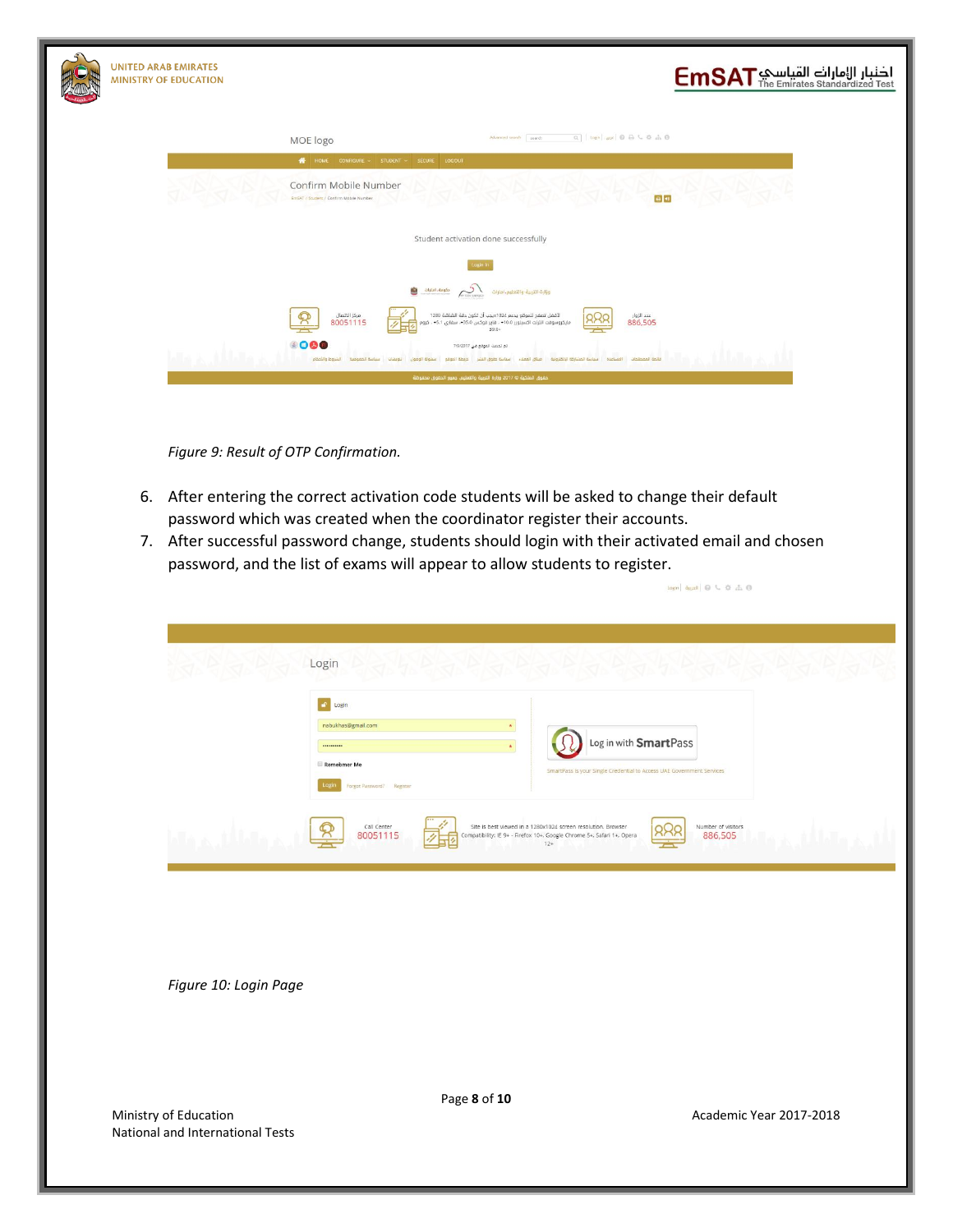| <b>UNITED ARAB EMIRATES</b><br><b>MINISTRY OF EDUCATION</b> |                                                                                                                                                                                                                                                                                                                                                                                                                    |                                                                                                                                                                                                                                                                                                                                                                    | ادنبار الإمارات القياسي EmSAT |
|-------------------------------------------------------------|--------------------------------------------------------------------------------------------------------------------------------------------------------------------------------------------------------------------------------------------------------------------------------------------------------------------------------------------------------------------------------------------------------------------|--------------------------------------------------------------------------------------------------------------------------------------------------------------------------------------------------------------------------------------------------------------------------------------------------------------------------------------------------------------------|-------------------------------|
|                                                             | الامارات العربية التحدة<br>وزارة الشريبية والشعليم                                                                                                                                                                                                                                                                                                                                                                 | $\text{Q} \quad   \quad \text{Profle} \quad \text{English} \ \bullet \quad \text{Q} \quad \text{Q} \ \bullet \text{Q} \quad \text{ch} \quad \text{Q}$<br>Advance Search Search                                                                                                                                                                                     |                               |
|                                                             | HOME TEST REGISTRATION LOGOUT                                                                                                                                                                                                                                                                                                                                                                                      |                                                                                                                                                                                                                                                                                                                                                                    |                               |
|                                                             | All<br>EmSAT for the Academic Year 2017-2018 (EmSAT Achieve) Kindly note that EmSAT<br>students Achieve English, Arabic Math. Physics and chemistry will be conducted this year for<br>all Grade 12 Emirati students in public & private schools. EmSAT English Achieve is<br>also required for Grade 12 non-Emirati students who are studying in schools using<br>the MOE curriculum in public & private schools. | EmSAT) اختيار الإمارات القياسي للقبول الجامعي للعام الدراسي 2017-2018<br>برجي العلم أنه سيتم إجراء اختبار أللغة الإنجليزية وألرياضيات والفيزياء (Achieve<br>والكيمياء لطلبة الصف الثاني عشر من المواطنين الدارسين في المدارس<br>الحكومية والخاصة، سيتم اختيار الطلبة غير المواطنين والدارسين في المدارس<br>الحكومية والخاصة التى تثبو منهاج وزارة التربية والتعليم |                               |
|                                                             | في STEM بعلبر اخليار الخيمياء متطلباً إذا كنت ترغب بالالتحاق بأحد تخصصات . Chemistry - If you are going for STEM related major at university, the Chemistry Test is required. . وتقبل اختيار الخيمياء متطلباً إذا كنت ترغب با                                                                                                                                                                                      | deptal.                                                                                                                                                                                                                                                                                                                                                            |                               |
|                                                             | Special<br>If you have any special needs or health problems which may affect your ability to<br>needs<br>take the test, please contact us via email (sn.emsat@moe.gov.ae) to arrange for<br>special accommodations.                                                                                                                                                                                                | إذا كان لديك أي احتياجات خاصة أو مشاكل صحية قد تؤثر على قدرتك على إجراء<br>اللقيام (sn.emsat@moe.gov.ae)الاختبار يرجى النواصل معنا عبر البريد الالكتروني<br>بالترتيبات الخاصة بك                                                                                                                                                                                   |                               |
|                                                             | English<br>NotRegistered *                                                                                                                                                                                                                                                                                                                                                                                         |                                                                                                                                                                                                                                                                                                                                                                    |                               |
|                                                             | Math<br>NotRegistered                                                                                                                                                                                                                                                                                                                                                                                              |                                                                                                                                                                                                                                                                                                                                                                    |                               |
|                                                             | Physics<br>NotRegistered *                                                                                                                                                                                                                                                                                                                                                                                         |                                                                                                                                                                                                                                                                                                                                                                    |                               |
|                                                             | Chemistry<br>NotRenistered *                                                                                                                                                                                                                                                                                                                                                                                       |                                                                                                                                                                                                                                                                                                                                                                    |                               |
|                                                             | alphal.deglis Company                                                                                                                                                                                                                                                                                                                                                                                              | Ministry of Education, United Arab Emirates                                                                                                                                                                                                                                                                                                                        |                               |
|                                                             | Call Center<br>Notes<br>80051115<br>1000<br>Last Update                                                                                                                                                                                                                                                                                                                                                            | No. Of Visitors<br>886,505                                                                                                                                                                                                                                                                                                                                         |                               |
|                                                             | Terms Conditions PrivacyPolicy Disclaimer Accessibility Stemap Disclaimer Copyright Closen Charter eParticipations Policy Help Terminologies<br>C 2017 Ministry of Education                                                                                                                                                                                                                                       |                                                                                                                                                                                                                                                                                                                                                                    |                               |

#### *Figure 11: List of Exams*

8. When student click on register button the below pop up page will appear to allow students to select the test date, center and the time shift.

|                  |                                                                                                                                         | <b>Test Registration</b>                                                                                                                                                                                                  | ×                                                                                                                                                                      |                                                                                                                                                                    |  |
|------------------|-----------------------------------------------------------------------------------------------------------------------------------------|---------------------------------------------------------------------------------------------------------------------------------------------------------------------------------------------------------------------------|------------------------------------------------------------------------------------------------------------------------------------------------------------------------|--------------------------------------------------------------------------------------------------------------------------------------------------------------------|--|
|                  | الأمبارات العربية التحدة                                                                                                                |                                                                                                                                                                                                                           |                                                                                                                                                                        | English . B & L C & C                                                                                                                                              |  |
|                  | ارتزالت سمك والتدا                                                                                                                      | <b>Emset Test Date</b>                                                                                                                                                                                                    |                                                                                                                                                                        |                                                                                                                                                                    |  |
|                  |                                                                                                                                         | Select-                                                                                                                                                                                                                   | $\cdot$                                                                                                                                                                |                                                                                                                                                                    |  |
|                  | <b>WE HOME RIST RESISTIATED</b>                                                                                                         | Test Center                                                                                                                                                                                                               | ٠                                                                                                                                                                      |                                                                                                                                                                    |  |
|                  |                                                                                                                                         | -Select-<br>Shift                                                                                                                                                                                                         |                                                                                                                                                                        |                                                                                                                                                                    |  |
|                  |                                                                                                                                         | -select-                                                                                                                                                                                                                  | $\star$                                                                                                                                                                |                                                                                                                                                                    |  |
| All              | EmSAT for the Academic Yea<br>students Achieve English, Arabic, Math<br>all Grade 12 Emirati students<br>also required for Grade 12 min |                                                                                                                                                                                                                           | Submit<br>Cancel                                                                                                                                                       | The Highlight Profile Hashing Hassi<br>بدجى العلم أنه سيتم إجراء احتبار أللغة الإن<br>والكيمياء لظلبة الصف الثاني عشرم<br>الحكومية والخاصة، سيتم اختبار الطلبة غير |  |
|                  | the MOE curriculum in public & private schools.                                                                                         |                                                                                                                                                                                                                           | الحكومية والخاصة الثي تثبع منعاح وزارة التربية والثعنيم                                                                                                                |                                                                                                                                                                    |  |
|                  |                                                                                                                                         | في STEM وعلى الكيمياء متطلباً إذا كنت ترغب بالانتحاق بأحد تخصصات . Chemistry - if you are going for STEM related major at university, the Chemistry Test is required. في الطلب الكيمياء متطلباً إذا كنت ترغب بالانتحاق با | deals).                                                                                                                                                                |                                                                                                                                                                    |  |
| Special<br>needs | special accommodations.                                                                                                                 | If you have any special needs or health problems which may affect your ability to<br>take the test, please contact us wa email (smemsab@moe.gov.ae) to arrange for                                                        | إذا كان لديك أي احتياجات خاصة أو مشاكل صحية قد تؤثر على قدرتك على إجراء<br>القبام (source gov.ae) الكتيار برجى التواصل معنا عبر البريد الانكتوني<br>di solo l'objetti. |                                                                                                                                                                    |  |
|                  |                                                                                                                                         |                                                                                                                                                                                                                           |                                                                                                                                                                        |                                                                                                                                                                    |  |
|                  | English<br>NotRegistered x                                                                                                              |                                                                                                                                                                                                                           |                                                                                                                                                                        |                                                                                                                                                                    |  |
|                  |                                                                                                                                         |                                                                                                                                                                                                                           |                                                                                                                                                                        |                                                                                                                                                                    |  |
|                  | Math<br>Notificantered x                                                                                                                |                                                                                                                                                                                                                           |                                                                                                                                                                        |                                                                                                                                                                    |  |
|                  |                                                                                                                                         |                                                                                                                                                                                                                           |                                                                                                                                                                        |                                                                                                                                                                    |  |
|                  | <b>Physics</b><br>NutRegistered x                                                                                                       |                                                                                                                                                                                                                           |                                                                                                                                                                        |                                                                                                                                                                    |  |
|                  |                                                                                                                                         |                                                                                                                                                                                                                           |                                                                                                                                                                        |                                                                                                                                                                    |  |
|                  | Chemistry<br>Nutting istered *                                                                                                          |                                                                                                                                                                                                                           |                                                                                                                                                                        |                                                                                                                                                                    |  |
|                  |                                                                                                                                         |                                                                                                                                                                                                                           |                                                                                                                                                                        |                                                                                                                                                                    |  |
|                  |                                                                                                                                         | Dental Del                                                                                                                                                                                                                | Ministry of Education. United Arab Emirates                                                                                                                            |                                                                                                                                                                    |  |
|                  |                                                                                                                                         |                                                                                                                                                                                                                           |                                                                                                                                                                        |                                                                                                                                                                    |  |
|                  | Call Center                                                                                                                             | Notes:                                                                                                                                                                                                                    |                                                                                                                                                                        | No. Of Visitors                                                                                                                                                    |  |
|                  | 80051115                                                                                                                                |                                                                                                                                                                                                                           |                                                                                                                                                                        | 886.505                                                                                                                                                            |  |
|                  |                                                                                                                                         | Lest Update                                                                                                                                                                                                               |                                                                                                                                                                        |                                                                                                                                                                    |  |
|                  |                                                                                                                                         | Terra Condition - Principlinky - Dealtoner - Accounting - Searche - Dealtone - Case Output - differentiations Princy - Help - Territoriogen                                                                               |                                                                                                                                                                        |                                                                                                                                                                    |  |
|                  |                                                                                                                                         |                                                                                                                                                                                                                           |                                                                                                                                                                        |                                                                                                                                                                    |  |
|                  |                                                                                                                                         | to 2017 Ministry of Education                                                                                                                                                                                             |                                                                                                                                                                        |                                                                                                                                                                    |  |

### *Figure 12: Exam Registration Popup Page*

After selecting the fields and submit the form the registration for the test appear as below: